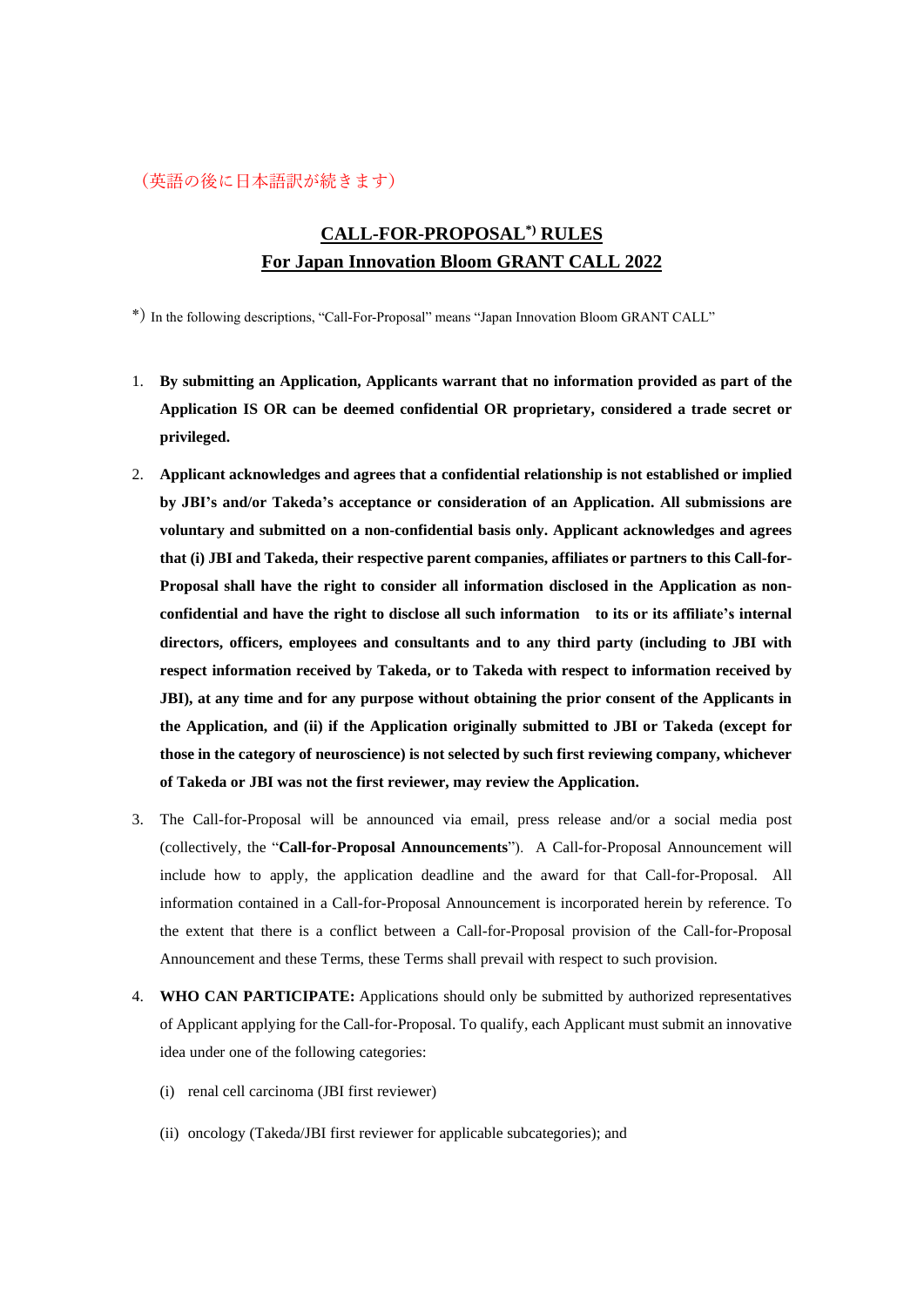- (iii) neuroscience (to be reviewed solely by Takeda)
- 5. Applicants are responsible for complying with any company policies related to participating in programs of this nature, including, but not limited to obtaining any necessary consents from their company to participate and to provide the information required for the Application and to submit it.
- 6. **WHO CANNOT PARTICIPATE**: While all potential applicants are encouraged to apply, those that are HCPs, GOs or any organization affiliated with either will be subjected to additional review and may not be ultimately eligible to participate or to receive the award. If an Applicant is ultimately not eligible to participate or able to receive the award, we encourage potential Applicants to still apply as they may be considered by JBI and Takeda for future opportunities, separate and apart from the Callfor-Proposal. JBI and Takeda reserve the right to limit or restrict participation by any person, at any time, for any reason, including, but not limited to, due to government sanctions and restrictions on transactions or other activities with certain countries, individuals and entities.
- 7. **HOW TO SUBMIT AN APPLICATION:** The Applicantshall complete and submit the Application via the website portal for receiving all Applications in connection with the Call for Proposal as designated by the Parties. The Applicant represents that all information provided as part of the Application is truthful and accurate. All Applications become the property of JBI and Takeda. All Applications must be received by the deadline stated.
- 8. By submitting an Application, Applicants **represent and warrant** that:
	- a) all information contained in the Application is original to the Applicant or the Applicant has secured all rights to submit the Application;
	- b) **no information is or can be deemed confidential or proprietary, considered a trade secret or privileged**;
	- c) neither the Applicant's Application nor JBI's and/or Takeda's use of the Application (or information contained thereon), in whole or in part, violates the right(s) of any third party;
	- d) all activities of an Applicant's business initiative are lawful;
	- e) the Application does not contain offensive or libelous material, is truthful and not misleading;
	- f) the Applicant has considered and complied with all contractual and/or confidentiality commitments that may be applicable to his/her Application, including compliance with (local) privacy laws and regulations, business privacy policies, data use policies, policies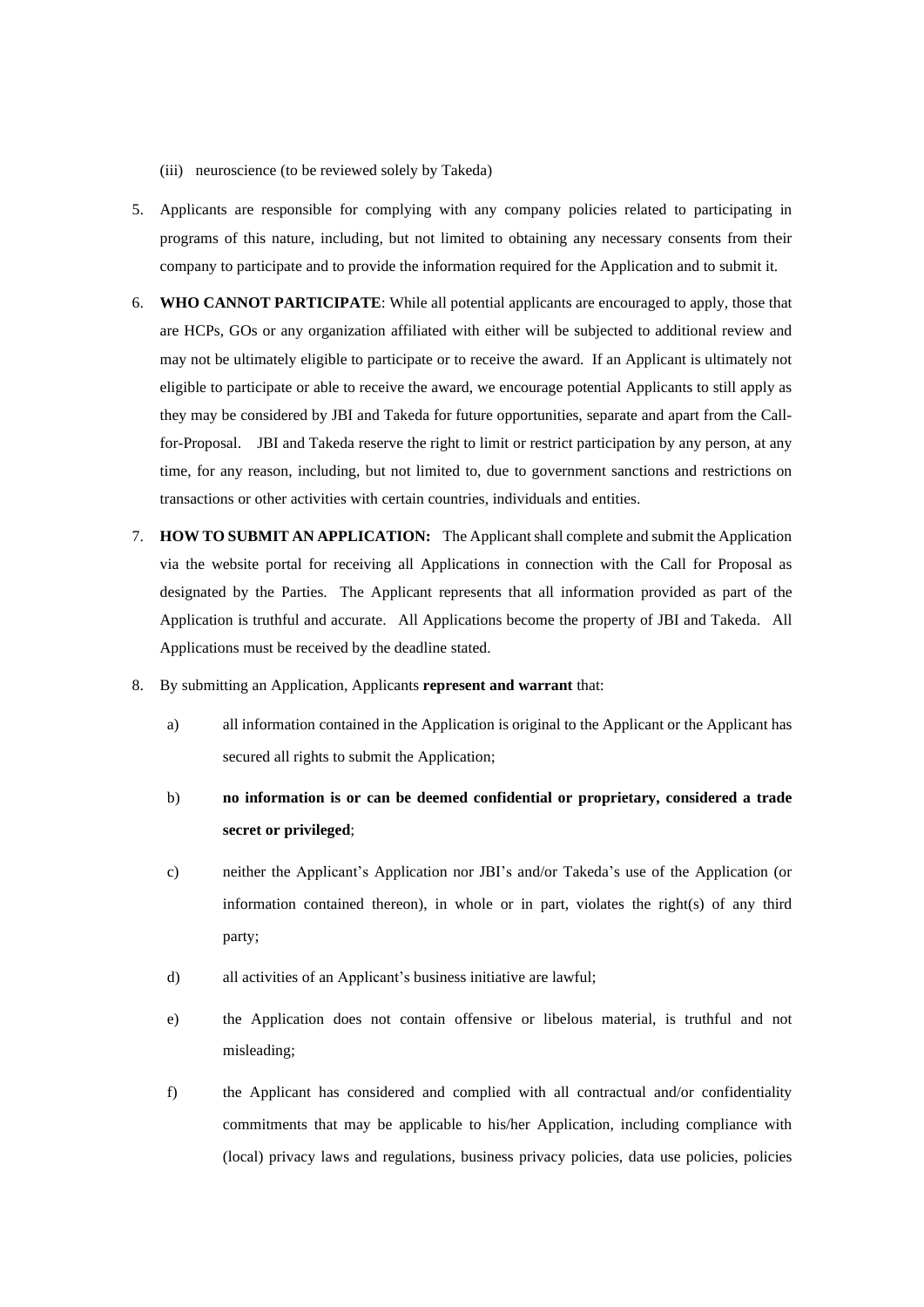governing disclosure of company information, agreements with third parties, and any other company policies or commitments that may be applicable; and

- g) Applicant has submitted the Application in accordance with these Call-for-Proposal Rules.
- **9. Applicant understands and agrees to be responsible for applying for any necessary intellectual property protections in connection with any information provided as part of the Application, including, but not limited to, any patents, prior to submitting the Application. Applicant acknowledges and agrees that JBI and Takeda are not responsible and will have no liability for any claims or actions associated with Applicant's failure to do so.**
- **10. Each Applicant understands and acknowledges, to the extent permitted by law, that: a) JBI and Takeda have wide access to ideas, designs, protocols, methodologies and other materials (collectively, "Ideas"), and those new Ideas are constantly being submitted to it or being developed by their own employees; b) many Ideas may be competitive with, similar to, or identical to content in the Application and/or each other in concept, approach, format, or other respects; c) Applicant will not be entitled to any compensation as a result of JBI's and/or Takeda's development or use of any such similar or identical material that has or may come to JBI and/or Takeda, or any of them, from other sources. Except where prohibited by law, each Applicant acknowledges and agrees that JBI and Takeda do not now and shall not have in the future any duty or liability, direct or indirect, vicarious, contributory, or otherwise, with respect to the infringement or protection of the Applicant or any third party's copyright, patent or other intellectual property right in and to the submission. Finally, to the extent permitted by law, each Applicant acknowledges that, with respect to any claim by Applicant relating to or arising out of any JBI's and/or Takeda's actual or alleged exploitation or use of any Application or other material submitted in connection with the Call-for-Proposal, the damage, if any, thereby caused to the applicable Applicant will not be irreparable or otherwise sufficient to entitle such Applicant to seek any injunctive or other equitable relief or in any way enjoin, otherwise interfere with, delay, or interrupt the production, distribution, exhibition, or other exploitation of any production based on, or allegedly based on, the Application, and, to the extent permitted by applicable law, Applicant's rights and remedies in any such event shall be strictly limited to the right to recover reasonable and documented out-of-pocket costs associated with entering the Call-for-Proposal, if any, in an action at law.**
- 11. **PRIVACY:** JBI and Takeda are committed to protecting the privacy of Applicants.
- 12. JBI and Takeda shall use and take care of any personal information the Applicant supply to it in accordance with their respective privacy policies and in accordance with data protection legislation. By submitting an application, limited personal information about your application, such as the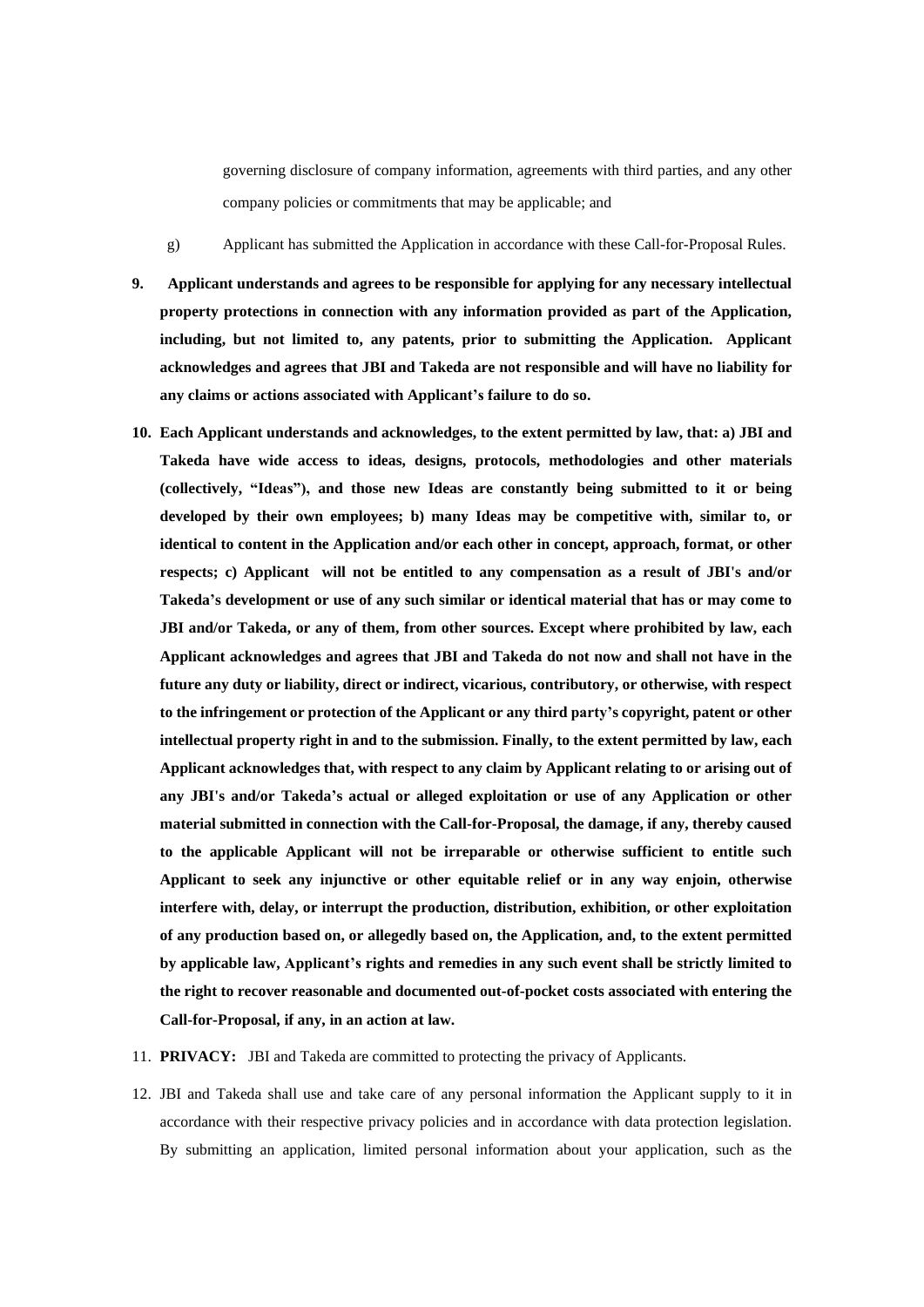Applicant's name and the Applicant's basic business contact details as representative from the applicant company can be requested for the evaluation of the Application and award handling only. By submitting an Application, the Applicant agrees to this transfer. The collection, retention, usage and distribution of any personal information included in the Application in order to process and contact the Applicant for the purposes is outlined in the paragraphs below.

The Applicant's personal information will not be shared with  $3<sup>rd</sup>$  parties nor will it be used for any other purpose, unless the Applicant gave the explicit consent or did opt-in to receiving (marketing) communications from JBI and Takeda, their parent company, affiliates or partners. The Applicant's personal information will not be kept for longer as strictly necessary and JBI and Takeda, their parent company, affiliates or partners will delete any personal information it might become aware after evaluation of applications and awarding the award or in the event the Applicant decides to opt-out for future (marketing) communications.

### 13. **APPLICANT SCREENING AND SELECTION:**

- a) Applications submitted for the Call-for-Proposal will be reviewed by representatives of JBI and Takeda, their parent company, affiliates or partners. Eligible Applications received during the Call-for-Proposal period will be reviewed for eligibility and eligible Applications will be judged based on several criteria including without limitation: project for which the Applicant proposes to use the award, strategic fit, and Applicant's proposal for how the award will be utilized for the Applicant's project;
- b) Certain number of Applicants will be selected to work with Takeda and JBI to further shape their proposal/research plan, in preparation of the further review; and
- c) The ultimate Participants will be determined among the Selected Applicants by JBI or Takeda respectively according to their Interested Area. Decisions of JBI or Takeda are final and binding in all matters. The Participants will be announced on the date specified in the Call-for-Proposal Announcement.
- 14. **AWARD:** The Award will be set forth in the Call-for-Proposal Announcement. The exact value of the Award will be provided to the Participants at time of notification. The Award may not be substituted, assigned or transferred or redeemed for cash, however JBI and Takeda reserve the right, at its sole discretion, to substitute an award (or portion thereof) with one of comparable or greater value. JBI and Takeda, their parent company, affiliates or partners also reserve the right to not provide any or all of the award and or revoke any such Award or a portion of it, at any time, for any reason, acting in its sole and absolute discretion. The Participants are responsible for all applicable federal, state,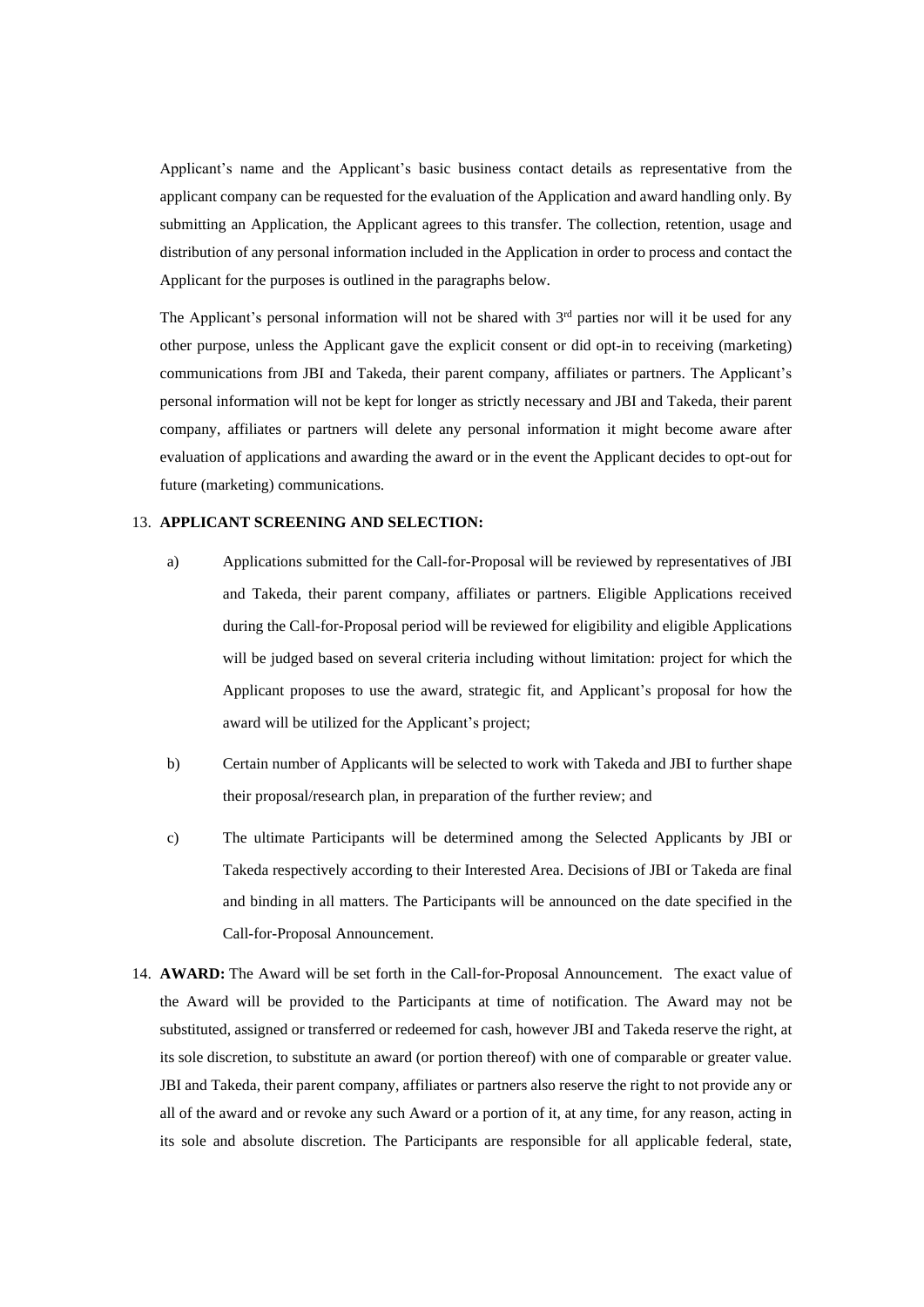provincial and local taxes, if any, as well as any other costs and expenses associated with award acceptance and use not specified herein or in the Call-for-Proposal Announcement as being provided.

- 15. **PUBLICITY GRANT:** By submitting an Application, each Applicant agrees to the use by JBI/Takeda and its designees of Applicant's name, company name, trademarks and logos, city and province/state of residence, images and/or likenesses (including the record of web conferences or otherwise which may contain the images of the Applicant) for advertising and publicity purposes, in any manner, in any and all media, now or hereafter known, worldwide in perpetuity, without compensation (unless prohibited by law) or additional consents and without prior notice, approval or inspection, and to execute specific consent to such use if asked to do so.
- 16. **RELEASE OF LIABILITY:** By submitting an Application, to the extent permitted by law, Applicants agree to release, discharge, hold harmless and indemnify JBI/Takeda, its parent, affiliates, subsidiaries, and advertising and promotion agencies, and the respective officers, directors, shareholders, employees, agents and representatives of the foregoing (collectively, "**Released Parties**") from any and all injuries, liability, losses and damages of any kind (including, without limitation, arising from claims based upon invasion of privacy, defamation, or right of publicity) to persons, including death, or property resulting, in whole or in part, directly or indirectly, from Applicant's participation in the Call-for-Proposal and/or the use of the award or any Released Party's use of any information provided as part of the Application.
- 17. **TAX INDEMNITY**: Participants are responsible for and will indemnify and hold JBI and Takeda, their parent company, affiliates or partners harmless for all applicable federal, state, provincial and local taxes, if any, as well as any other costs and expenses associated with the award, award acceptance and use.
- 18. **DUE DILIGENCE REVIEW:** The Applicant may be asked to participate in a due diligence review. The purposes of the review are to ensure that the Applicant complies with all applicable anti-corruption policies and anti-corruption laws, which is a requirement for any Participant.
- 19. **GENERAL CONDITIONS:** To the extent permitted by law, Released Parties are not responsible for lost, late, incomplete, damaged, inaccurate, stolen, delayed, misdirected, undelivered or garbled Applications; or for lost, interrupted or unavailable network, server, Internet Service Provider (ISP), website, or other connections, availability or accessibility or miscommunications or failed computer, satellite, telephone or cable transmissions, lines, or technical failure or jumbled, scrambled, delayed, or misdirected transmissions or computer hardware or software malfunctions, failures or difficulties, or other errors or difficulties of any kind whether human, mechanical, electronic, computer, network, typographical, printing or otherwise relating to or in connection with the Call-for-Proposal or the Application process, including, without limitation, errors or difficulties which may occur in connection with the administration of the Application process or in any Application and Call-for-Proposal-related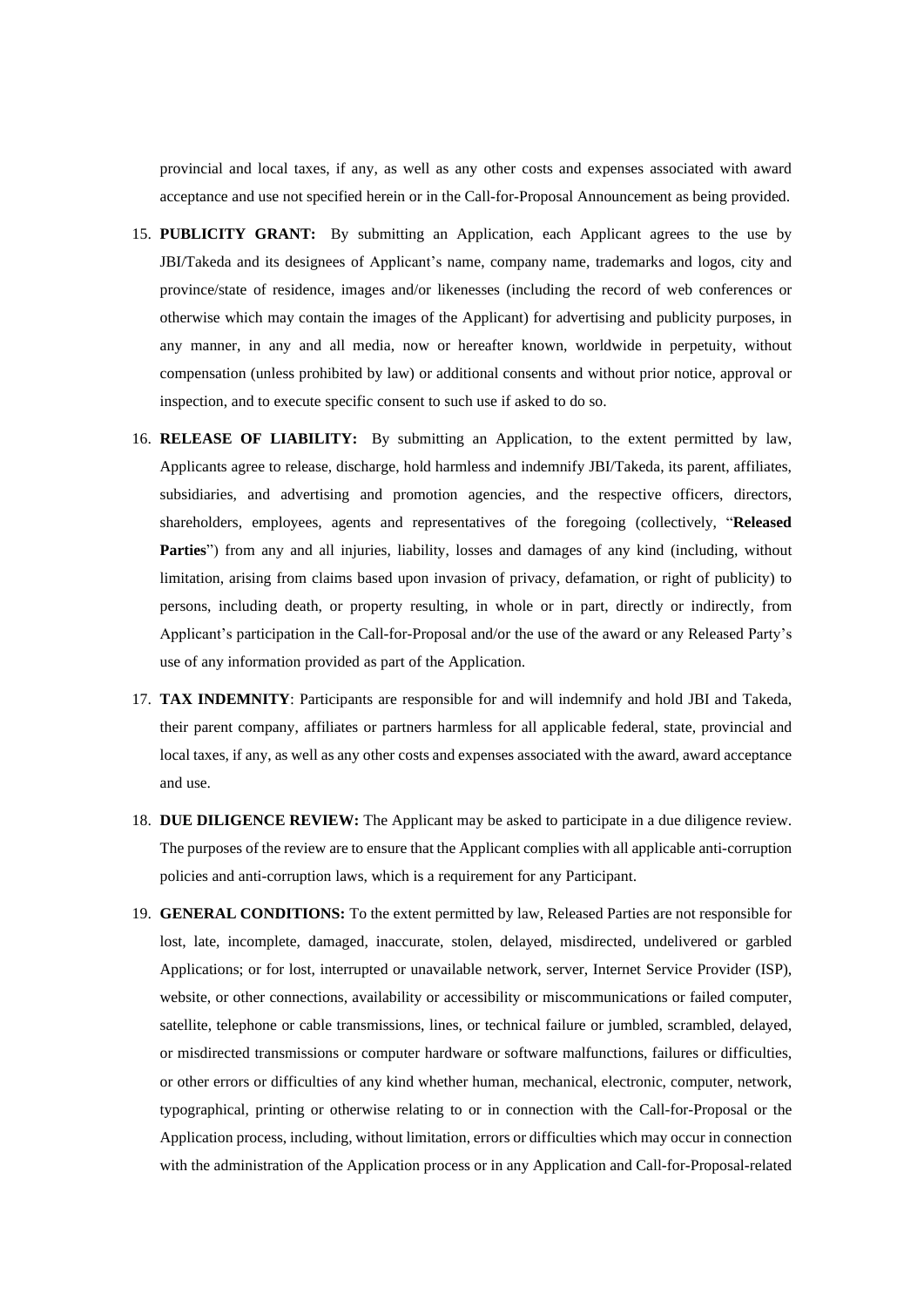materials. Released Parties are also not responsible for any incorrect or inaccurate information, whether caused by site users, tampering, hacking, or by any equipment or programming associated with or utilized in the Application process or the Call-for-Proposal. Released Parties are not responsible for injury or damage to any person's computer related to or resulting from participating in this Application process or downloading materials from or use of the website. Persons who tamper with or abuse any aspect of the Application process or website, who act in an unsportsmanlike or disruptive manner or who are in violation of these Terms, as solely determined by JBI and Takeda, will be disqualified. JBI and Takeda reserve the right at its sole discretion to suspend, modify or terminate the Application process at any time and for any reason. CAUTION: ANY ATTEMPT TO DELIBERATELY DAMAGE THE WEBSITE OR UNDERMINE THE LEGITIMATE OPERATION OF THE APPLICATION PROCESS MAY BE IN VIOLATION OF CRIMINAL AND CIVIL LAWS AND SHOULD SUCH AN ATTEMPT BE MADE, JBI AND TAKEDA RESERVES THE RIGHT TO SEEK DAMAGES AND OTHER REMEDIES (INCLUDING ATTORNEYS' FEES) FROM ANY SUCH INDIVIDUAL TO THE FULLEST EXTENT OF THE LAW, INCLUDING CRIMINAL PROSECUTION. Void where prohibited by law. Call-for-Proposal is subject to all applicable federal, provincial, state and local laws.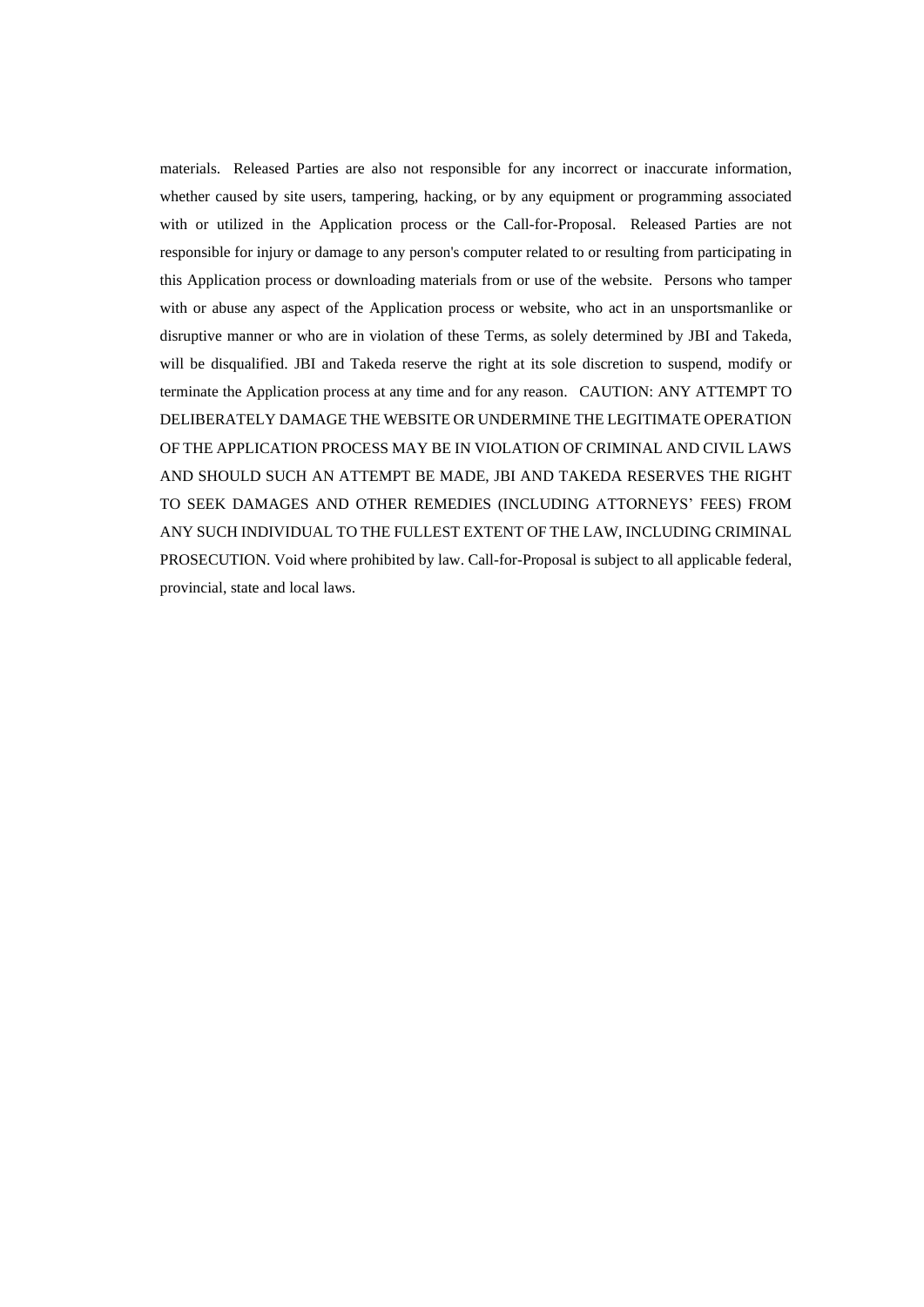### **Japan Innovation Bloom GRANT CALL 2022** に関する規則

註1)本規則は、原文である Call-For-Proposal Rule For Japan Innovation Bloom GRANT CALL 2022(英文)を参照用に和訳したものであり、英文と和文との間に相違・矛盾がある場合に は、英文が優先されるものとする。

註2)本規則において"Call-For-Proposal"は"Japan Innovation Bloom GRANT CALL 2022"という 名称のもとで実施される公募事業を指す。

- 20. 応募者は、当該応募にあたり提出された一切の情報が秘密情報もしくは専有情報に当たらな いこと、また営業秘密もしくは秘匿特権情報とは認められないことを保証する。
- 21. 応募者は、**Janssen Biotech, Inc.(JBI)**および武田の両方または一方が申込を受理または検討 したとしても、秘密保持を約束あるいは示唆するものではないことを確認し、これに同意す る。応募者は、本申込内容が自発的に提出され、秘密情報を含まないことを確認する。応募 者は、(**i**)**JBI** 及び武田、並びに両社それぞれの親会社、関連会社又は本 **Call-For-Proposal** 事業のパートナーは、本申込において開示されたすべての情報を非機密とみなす権利を有 し、また、本申込における応募者の事前同意を得ることなく、いつでも、どのような目的で も、そのようなすべての情報を、その関連会社の社内取締役、役員、従業員及びコンサルタ ント及び第三者(武田が受領した情報に関しては **JBI** を、**JBI** が受領した情報に関して武田 を含む)に開示する権利を有すること、並びに(**ii**)最初に **JBI** 又は武田に提出された申込 書(武田のニューロサイエンスのカテゴリーに応募されるものを除く)が、当該提出先企業 によって採択されなかった場合、提出先でないもう一方の企業は、自らが最初の審査者でな かったとしても、当該申込みを審査することができることを認め、これに同意する。
- 22. 本 Call-For-Proposal 事業は、電子メール、プレスリリースやソーシャルメディアへの投稿に より発表される(以下「**Call-For-Proposal** 事業の発表」と総称する)。Call-For-Proposal 事 業の発表には、応募方法、応募期限および本 Call-For-Proposal の助成内容が含まれる。Call-For-Proposal 事業の発表に記載の情報はいずれも、参考として本規則に組み入れるものとす る。Call-For-Proposal 事業の発表に記載の規定と本規則に記載の条件との間に矛盾がある場 合、本規則の条件が当該規定に優先されるものとする。
- 23. 参加資格:申込書の提出は、本 Call-For-Proposal の申請団体の正式な代表者によるものとす る。また各応募者は以下のいずれかの分野で革新的な提案を行うものとする。
	- (iv) 腎細胞がん (JBI が初めに審査を行う)
	- (v) オンコロジー(癌)(武田又は JBI がそれぞれのサブカテゴリについて最初に審査を行 う)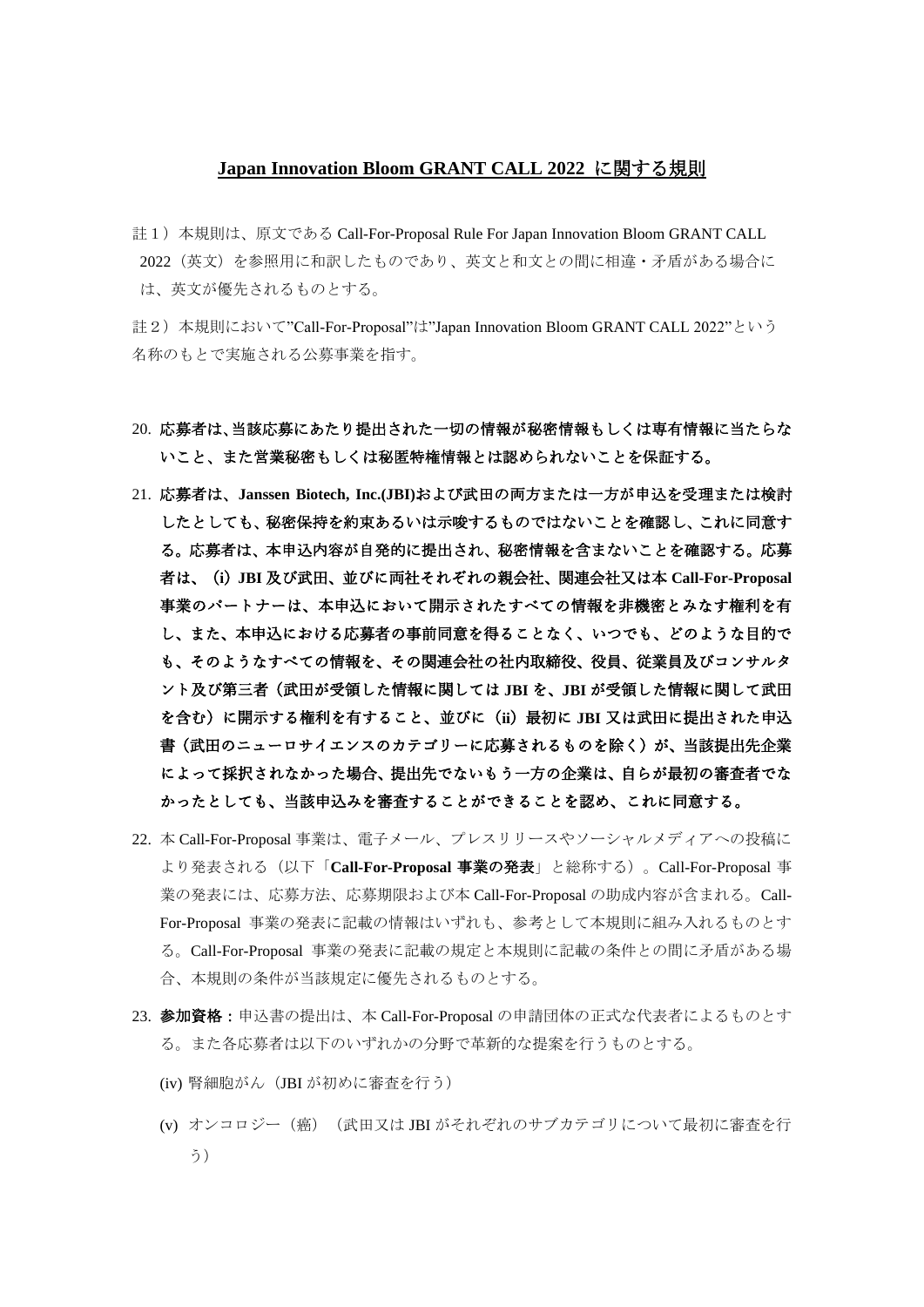(vi) ニューロサイエンス(武田のみ審査を行う)

- 24. 応募者は、応募者の所属する団体(会社、大学、研究機関など)の方針やルールを遵守する 責任を負う。これには、本 Call-For-Proposal への参加や、申込に必要な情報の提供ならびに 申込書の提出について、団体の同意を得ることを含むが、これらに限定されない。
- 25. 申込に関しての注意点:申込が可能であればいかなる者も申込むことを奨励されるが、医療 従事者、政府職員またはそのいずれかの関連団体は、申込後に実施予定のコンプライアンス 関連アンケートの審査結果により、最終的に参加資格を得られない、または助成を受けられ ない可能性がある。応募者が最終的に参加資格を得られない、または助成を受けられないと しても、今回の Call-For-Proposal 事業とは別に、将来、共同研究を含むコラボレーションの 機会について JBI および武田による検討の対象となる可能性があるため、申込が可能であれ ば申込むことを奨励する。JBI および武田は、随時、何らかの理由(特定の国、個人および 団体との取引またはその他活動に対する政府による制裁および規制を含むが、これらに限定 されない)により、いずれかの者による参加を制限する権利を留保する。
- 26. 申込書の提出方法:応募者は、申込書を指定のウェブサイトを通して提出するものとする。 応募者は、今回提供する情報がいずれも真実かつ正確であることを保証する。提出された申 込書は全て、JBI および武田の所有物となる。申込書は必ず、指定された期日までに提出し なければならない。
- 27. 応募者は、申込書の提出に際して、以下の各事項について保証する。
	- h) 申込書に記載される情報は全て、応募者独自の情報であるか、または応募者が当該 申込書を提出するにあたりあらゆる権利を有しているものである。
	- i) いかなる情報も、秘密情報もしくは専有情報に当たらないこと、また営業秘密また は秘匿特権情報とは認められないこと。
	- j) 応募者による申込も、JBI および武田またはそのいずれかによる申込書(または申 込書に記載される情報;全部であるか一部であるかを問わない)の使用も、第三者 の権利を侵害しない。
	- k) 応募者の事業および研究活動はいずれも合法である。
	- l) 申込書には侮辱的または中傷的な内容は記載されておらず、申込書の内容は真実で あり誤解を生じさせるものではない。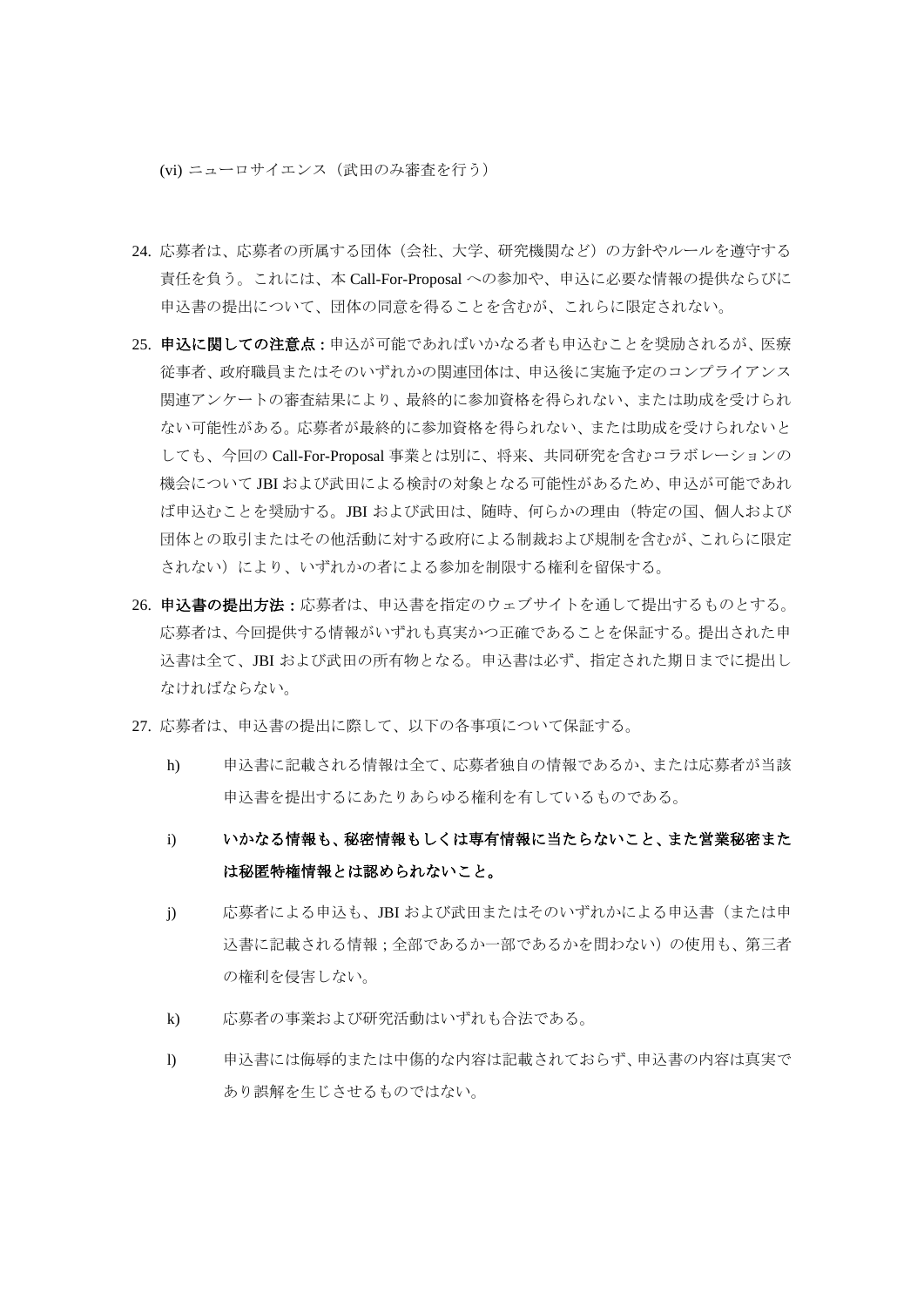- m) 応募者は、申請する際に適用される可能性のあるあらゆる契約上の義務や秘密保持 義務について内容を考慮し、当該義務を遵守している。当該義務には、(現地の) プライバシー法令、商取引上のプライバシー法令、データ使用法令、団体情報の開 示に関する法令、第三者との契約、およびその他、適用される可能性のある団体の 規則または義務の遵守が含まれるが、これらに限定されない。
- n) 応募者は、本「Call-For-Proposal に関する規則」に従って申込書を提出する。
- **28.** 応募者は、申込書の提出前に、今回提供する情報に関連して必要となる知的財産の保護(特 許を含むが、これに限定されない)の申請を行う責任を負うことを理解し、これに同意する。 応募者は、自らが知的財産の保護を申請しなかったことに起因する請求または訴訟につい て、**JBI** および武田はいかなる義務または責任も負わないことを確認し、これに同意する。
- **29.** 各応募者は、法律により認められている範囲で、以下のことを理解し、確認する:**a**)**JBI** お よび武田は、アイディア、デザイン、プロトコール、方法論およびその他資料(以下「アイ ディア」と総称する)を幅広く入手することができ、**JBI** および武田の従業員が絶えず新た なアイディアを各応募者に提示するかまたは発展させていること;**b**)多くのアイディアが、 コンセプト、アプローチ、形態またはその他の点で、申込書の内容と、または相互に、競合 するか、類似しているかまたは同一である可能性があること;**c**)応募者 **JBI** および武田も しくはそのいずれかが、既に入手している、もしくは入手する可能性があるか、または他の 情報源から得られる資料であって、上記と類似のまたは同一の資料を作成または使用したと しても、応募者が補償を受ける権利を応募者が有しないこと。法律で禁止されている場合を 除き、各応募者は、**JBI** および武田が現在または将来においても、提出物に関する応募者ま たは第三者の著作権、特許またはその他知的財産権の侵害または保護について、直接的にも 間接的にも、代理人としても、寄与的にも、またはその他の形でも、一切義務または責任を 負わないことを確認し、これに同意する。最後に、法律で認められる範囲で、各応募者は、 本 **Call-For-Proposal** 事業に関連して提出された申込書その他の資料についての **JBI** および /または武田による利用もしくは使用に関連または起因する応募者による請求に関して、当 該利用または使用により当該応募者に発生した損害が、回復不能なものではないか、または 差止命令もしくはその他エクイティ上の救済を求める権利を得るほどのものではないこと、 および当該申込書に基づく(もしくはそれに基づくと主張されている)製造、販売、展示も しくはその他製品の利用を何らかの形で阻止もしくは妨害、遅延もしくは中断しないことを 認める。また、コモンロー上の手段として認められる範囲内で、応募者は、上記の場合にお ける応募者の権利および救済手段が、本 **Call-For-Proposal** 事業への参加に関連する合理的 な実費のうち、文書にて証明することのできるものに厳格に制限されることを認める。

30. プライバシー:JBI および武田は、応募者のプライバシーを保護する義務を負う。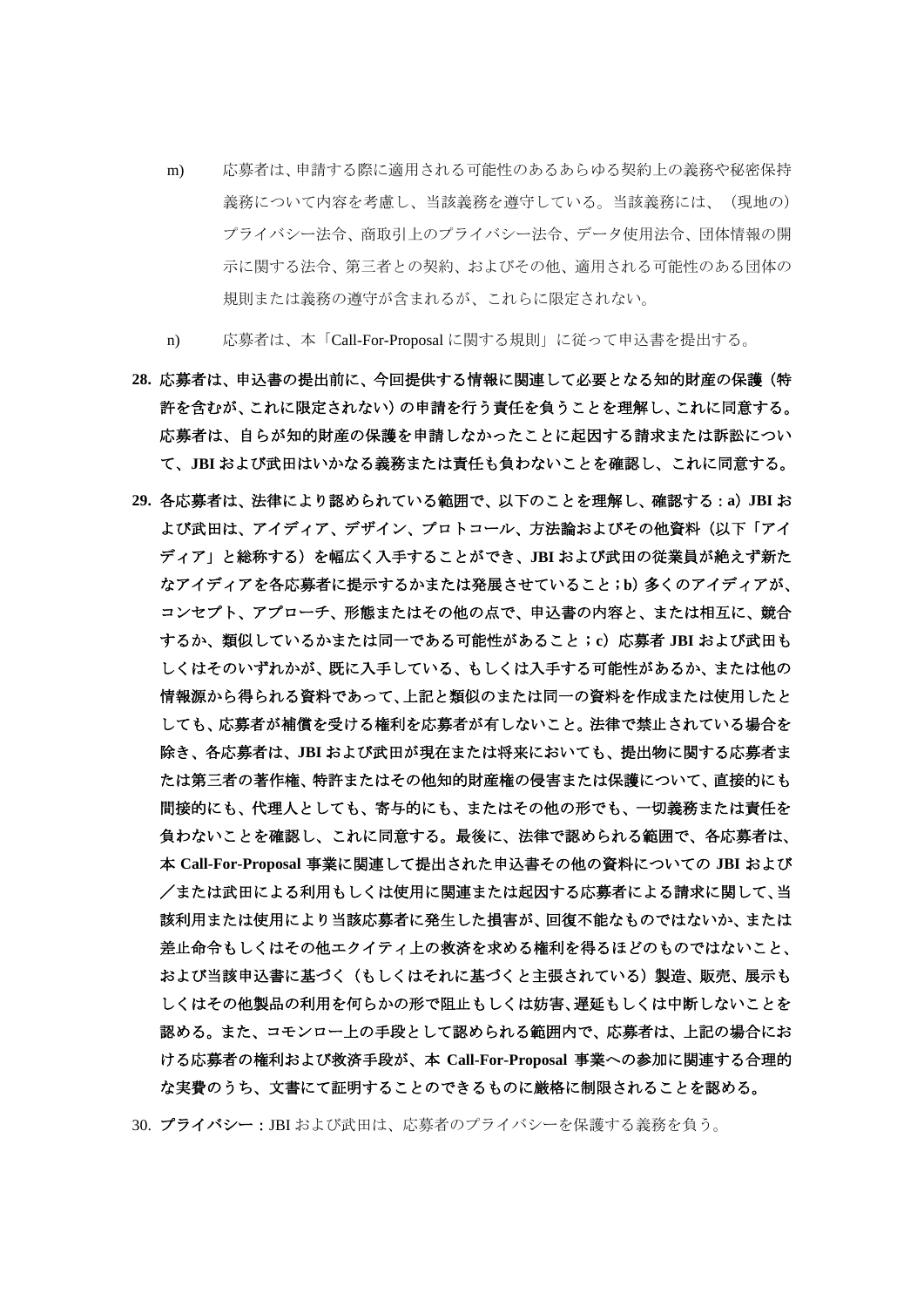31. JBI および武田は、応募者から提供された個人情報を各社のプライバシー規則およびデータ 保護法令に従って使用、管理するものとする。応募者は、申込書を提出することにより、申 込に関する一定の個人情報(自身の氏名および申込団体の代表者としての業務連絡先等)を、 申込内容の評価および助成手続きをとして求められるものとする。応募者は、申込書を提出 することにより、上記による個人情報の譲渡に同意する。上記目的の手続きおよび応募者と の連絡のために申込書に記載される個人情報を収集、保持、使用および配布することについ て以下に概要を示す。

応募者が明示的に同意しない限り、または JBI および武田、その親会社、関係会社もしくは 協業先からの(マーケティング用の)連絡を受領することを応募者が選択しない限り、応募 者の個人情報は、第三者と共有されず、他の目的で使用されることはない。また応募者の個 人情報は、厳密に必要な期間を超えて保管されることはなく、JBI および武田、その親会社、 関係会社または協業先は、申請内容の評価後および受賞者の発表後に、または応募者が(マ ーケティング用の)連絡を受けないことを希望した場合には、応募者の個人情報を削除する。

#### 32. 応募者の審査および選定:

- d) 本 Call-For-Proposal のために提出された申込書は、米国へまたは米国から転送され る可能性があり、JBI および武田、その親会社、関係会社または協業先の代表者が 当該申込内容を審査する。本 Call-For-Proposal 期間中に受領し、条件を満たした申 込書は、その内容を審査される。応募者内容は、複数の基準(応募者が助成金の使 用を予定しているプロジェクト、戦略上の適合性、および応募者のプロジェクトへ の助成金の活用方法を含むが、これらに限られない)に基づき審査される。
- e) 一定数の応募者が選定され、さらなる審査の準備として、武田と JBI と協力して各 自の提案・研究計画をさらに精緻化する。
- f) 最終的な受賞者は、選定された応募者の中から JBI および武田が各社の関心分野に 応じてそれぞれ決定する。JBI または武田の決定は最終的なものであり、あらゆる 事項について法的拘束力を有する。参加者は、Call-For-Proposal 事業の発表に記載 された期日に発表される。
- 33. 助成:助成内容は、Call-For-Proposal 事業の発表に記載される。助成内容は公表時に参加者 に通知される。助成内容を代用、譲渡、移転、または換金することはできないが、JBI およ び武田は、自己の裁量にて、助成内容(またはその一部)を同等以上の価値のものに変更で きる権利を有する。また JBI および武田、その親会社、関係会社またはパートナーは、自己 の絶対的な裁量にて、随時、理由の如何を問わず、助成内容の一部もしくは全部を提供しな い権利または助成もしくはその一部を取り消す権利を留保する。参加者は、適用されるあら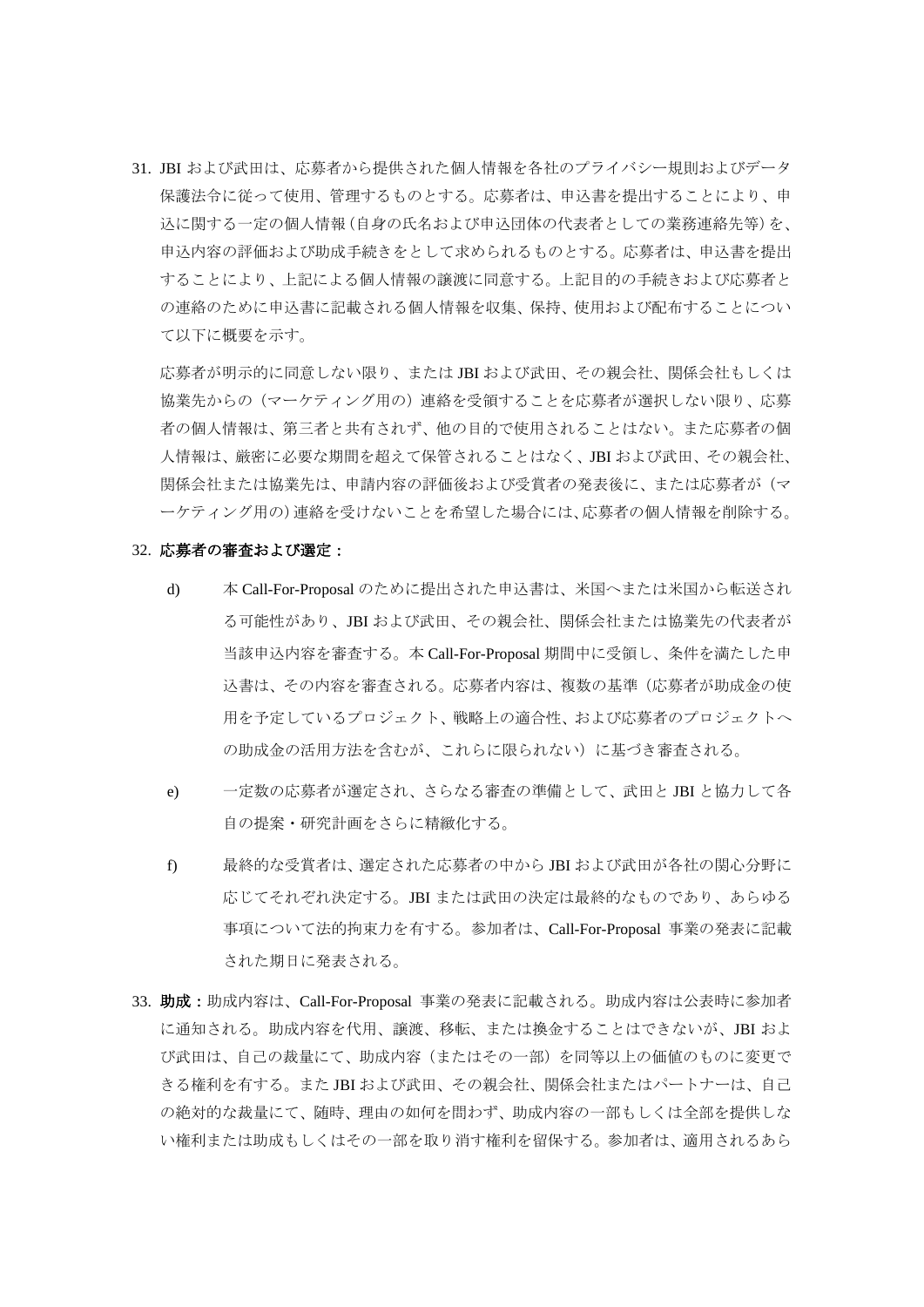ゆる連邦、州、地方および地域の税金(課される場合)、ならびに助成の受領および本規則 または Call-For-Proposal 事業の発表に記載される給付目的以外の使用に関連するその他の諸 費用について、責任を負う。

- 34. 公表の許可:各参加者は、申込書を提出することにより、JBI および武田ならびにその受託 者が、宣伝および広報目的においては、いかなる方法によっても、現在または今後知られる あらゆる媒体にて、世界各国で永続的に応募者の氏名、団体名、商標およびロゴ、居住都市・ 地方・州情報、画像や肖像(ウェブ会議の録画記録またはその他の参加者の画像や肖像を含 むものを含む)を無償で(法律により禁止されている場合を除く)または追加の同意および 事前の通知、承認もしくは調査なく、使用することに同意し、依頼された場合にはその使用 に対する明示的な同意書を作成することに同意する。
- 35. 責任の免除:応募者は、申込書を提出すること、本 Call-For-Proposal への参加や助成の利用 による、または JBI および武田、その親会社、関係会社、子会社ならびに広告・宣伝代理店 およびそれらの役員、取締役、株主、従業員、代理人および代表者(以下「免責当事者」と 総称する)が申込時に提供された情報を使用したことを主要なまたは部分的な原因とする、 直接または間接的に発生した人(死亡も含む)および財産への一切の被害、責任、損失およ び損害(プライバシーの侵害、名誉毀損またはパブリシティー権の侵害に基づく請求に起因 するものを含むが、これらに限定されない)について、法律により認められた範囲で、免責 当事者の責任を免除し、解除し、免責当事者に損害を与えず、免責当事者に補償することに 同意する。
- 36. 税金の補償:参加者は、適用されるあらゆる連邦、州、地方および地域の税金(課される場 合)ならびに助成、その受領および使用に関連するその他の諸費用について責任を負い、そ れらについて JBI および武田、その親会社、関係会社または協業先に補償し、それらの者に 損害を与えない。
- 37. デューディリジェンス調査:応募者は、本 Call-For-Proposal の応募者として、デューディリ ジェンス調査に参加するよう依頼される可能性がある。当該調査の目的は、応募者に義務付 けられるあらゆる腐敗行為防止方針および腐敗行為防止法を遵守していることを確認する ことである。適用されるあらゆる腐敗行為防止方針および腐敗行為防止法を遵守しているこ とは参加者の要件である。
- 38. 一般条件:法律により認められる範囲で、免責当事者は次の事項について一切の責任を負わ ないものとする。申込書の紛失、提出遅延、記入漏れ、汚損、不正確な内容、盗難、配達遅 延、誤送付、未配達もしくは取り違え、またはネットワーク、サーバー、インターネットサ ービスプロバイダー(ISP)、ウェブサイトもしくはその他接続、可用性もしくはアクセス可 能性の喪失、中断もしくは利用停止、もしくは伝達不良、コンピューター・衛星・電話・ケ ーブル伝送・回線の不具合、もしくは技術的な不具合、伝送の混乱、スクランブル、遅延も しくは伝送先の誤り、もしくはコンピューターハードウェア、ソフトウェアの誤動作、故障、